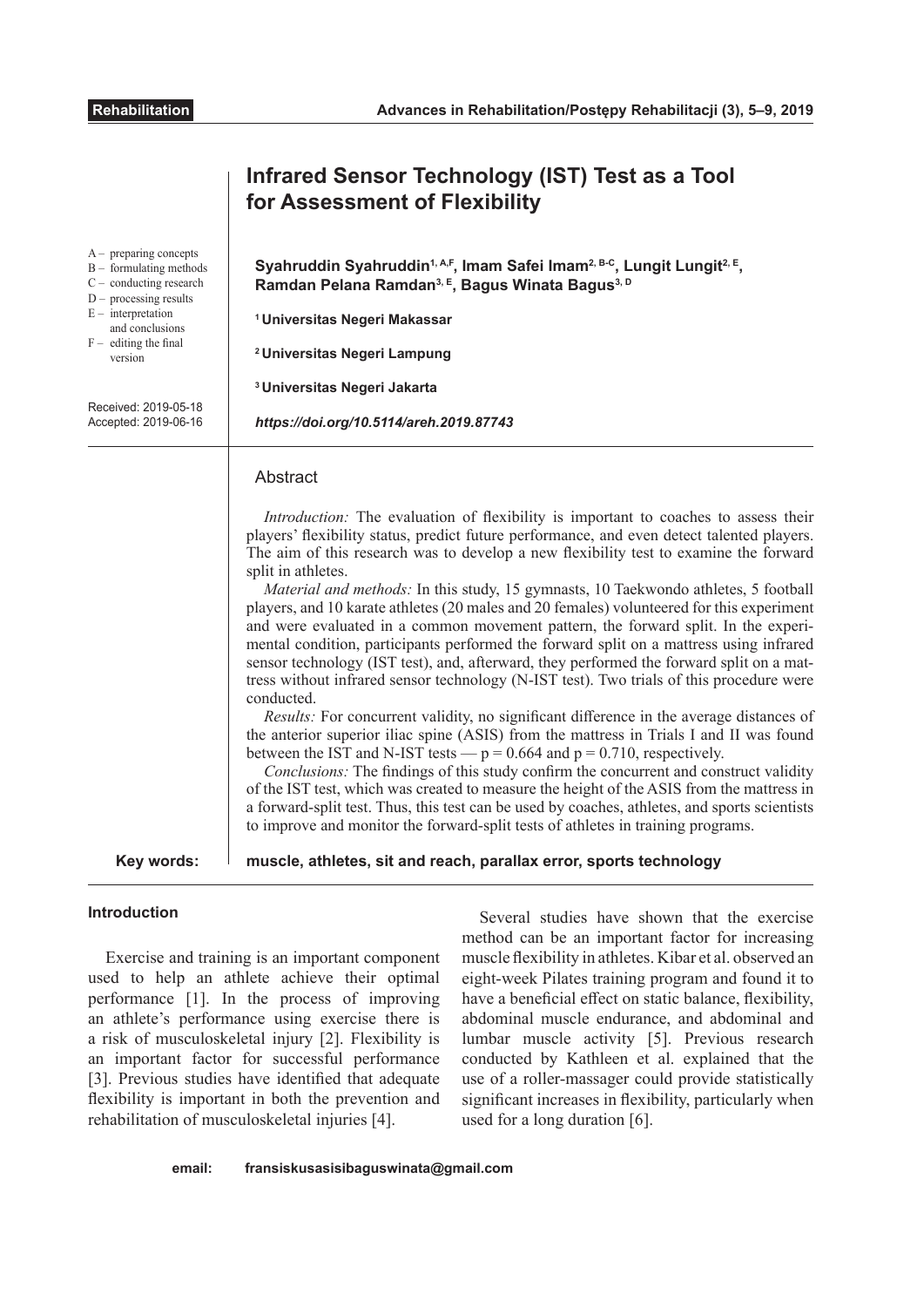Thus, evaluation of flexibility appears to be important for coaches to evaluate their players' flexibility status, predict future performance, and even detect talented players. According to Wells and Dillon, the sit-and-reach test is a common measure of flexibility, and it specifically measures the flexibility of the lower back and hamstring muscles [7]. Although the sit-and-reach test specifically measures the flexibility of the lower back and hamstring muscles, it is unclear whether this style of test could be performed to assess flexibility in the forward split. Therefore, maybe we should adopt new technologies and new variables for measuring flexibility, especially in the forward split.

An interest and motivation behind this study was to add a new test for assessing flexibility in the athlete. Specifically, this study was interested with a previous research conducted by Loureiro Jr. et al., who created and developed a new agility test encompassing both perceptual and motor capacity, and an examination of the test's concurrent and construct validity and its test–retest reliability in badminton players, and it was named the 'Badcamp test' [8]. Despite the differences between variable measurements (agility and flexibility), a similar purpose to created new technologies is a concept rather than this research. To the best of the authors' knowledge, there is no test that measures specific flexibility in the forward split. Based on the aforementioned problems and interests, the aim of this research was to develop a new flexibility test to examine the forward split in athletes.

## **Material and methods**

In this study, 40 athletes, 15 gymnasts, 10 Taekwondo athletes, 5 football players, and 10 karate athletes,(20 males and 20 females) volunteered to be assessed on their ability to perform the forward split. All of the participants were asked to fill out a health questionnaire, and they gave their informed consent to participate in this study. All the procedures were approved by the ethics committee of the Makassar State University, and the experimental procedure was performed in accordance with the Declaration of Helsinki. The players were between 18 and 20 years old, and they had a minimum continuous training background of five years. Additionally, all athletes must have participated in systemized training, with at least two training sessions per week, each lasting 3 hours. None of the subjects had lower- and upperextremity injuries or musculoskeletal injuries within six months prior to the initial testing.

### *Testing setup*

The infrared sensor technology (IST) test was performed on a rectangular mattress (8-cm thickness and  $2 \times 1$  m in size). At the centre of the split area was an infrared sensor, placed 4 cm inside the mattress, that provided vertical displacement detection (SHARP GP2Y0A41SK0F distance measuring sensor, 4 to 30 cm). Connected to the infrared sensor was a microcontroller (microchip, model Arduino Uno Atmega328p) programmed in C++ language to measure the height of the anterior superior iliac spine (ASIS) from the mattress. An automatic light-emitting diode (LED) panel displayed the results.

The apparatuses used in the IST test could be considered low cost and efficient for coaches or sports practitioners. The whole apparatus could be built or obtained for less than US\$200. Furthermore, the IST test apparatuses could be easily transported and quickly assembled (approximately 15 min) anywhere. The IST is displayed in Figure 1.



**Fig. 1.** Infrared sensor technology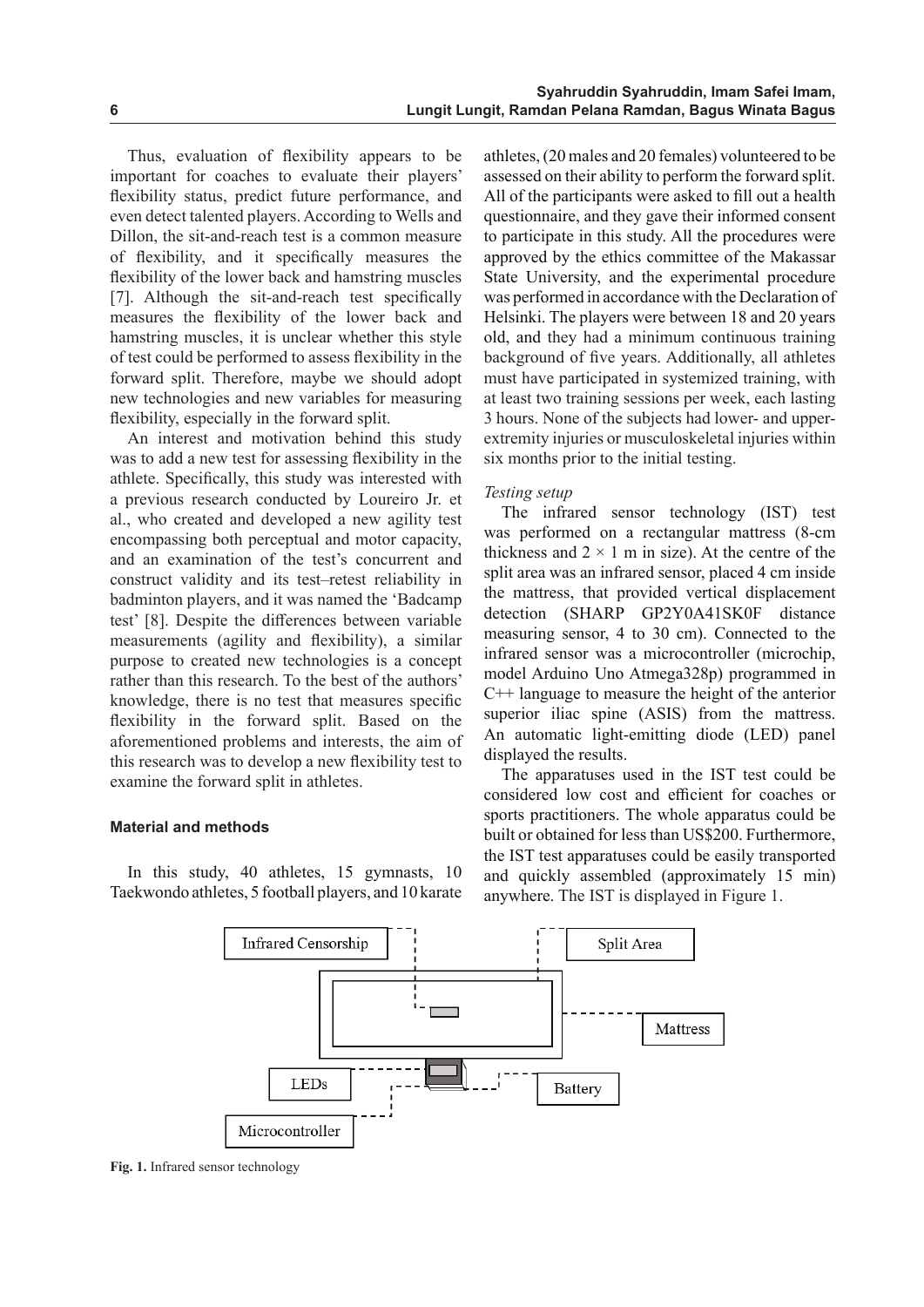#### *Experimental overview*

The week before the study was performed anthropometric measurements were obtained. Anthropometric characteristics of the participant's data are shown in Table 1.

**Tab. 1.** Anthropometric characteristics of participants

| Variable                 | Female $(N = 20)$    | Male $(N = 20)$      |
|--------------------------|----------------------|----------------------|
| Age (years)              |                      |                      |
| $\bar{X}$ (SD)           | 17.65 $(\pm 0.75)$   | 17.80 $(\pm 0.77)$   |
| Weight (kg)              |                      |                      |
| $\overline{X(SD)}$       | 59.04 $(\pm 6.0)$    | $70.56 \ (\pm 6.06)$ |
| Height (cm)              |                      |                      |
| $\overline{X(SD)}$       | 164.23 $(\pm 6.13)$  | 170.93 $(\pm 8.87)$  |
| BMI (kg/m <sup>2</sup> ) |                      |                      |
| $\overline{X(SD)}$       | $21.89 \ (\pm 1.81)$ | 24.24 $(\pm 2.35)$   |

The test was performed at a gymnasium of Makassar State University. The test was divided into two trials, separated by 30-min recovery periods. It was ensured that the participants were wearing the compression garments (CGs). The CGs used in the test were Sport-Skins Classic whole-body CGs from Skins, Campbelltown, NSW, Australia. The lowerbody CGs included long-leg pants (from waist to ankle) composed of 24% ROICA spandex and 76% nylon and Meryl Microfiber [9]. Additionally, sports shoes commonly used in practice sessions were worn by the participants during the testing.

Before testing, all athletes performed a standardized 6-min warm-up period. After the warm-up, participants performed the forward split on the mattress with IST (the IST test), and afterward they performed the forward split on the mattress without IST (the N-IST test): Trial I. A 5-min rest interval was given to the participants between the performance of the IST and N-IST tests. After Trial I, a 30 min recovery was given before the athlete could perform the forward split in Trial II.

#### *Forward split*

The forward split was performed following a previously reported procedure [10]. The test was explained and demonstrated step by step to the participants by the experimenter. The participant was asked to start with their dominant leg. In the IST test, the test started when the participant was ready and had placed their body in the split area of the mattress. First, the participant was instructed to place the rear leg shank against the vertical side of a gymnastics spotting block. It was assumed that, if the rear leg was placed in this position, it could reduce the variability of the pelvic position as the athletes lowered to their lowest split position. Additionally, this test position helped maintain a pelvis position that kept the frontal plane of the pelvis perpendicular to the line of the forward and rear legs of the forward split. When the participant achieved the lowest split position, the participant gave warning signals, saying 'maximal', and then automatically the infrared sensor controlled the height of the ASIS from the mattress. The administrator noted the results from the LED display. The test ended when the participant finished the lowest split position.

For the N-IST test, participants performed on the mattress without IST. The same protocol for the forward split of the IST test was repeated in the N-IST test. The difference between the N-IST and IST tests was the measurement protocol. In the N-IST test, when the participant achieved the lowest split position, the participant gave warning signals, saying 'maximal'. Then, the administrator palpated the ASIS of the participant and measured the height of the ASIS from the mattress using a meter stick. The forward split test position in IST and N-IST tests is displayed in Figure 2.



**Fig. 2. (A)** Forward split test position in IST test and (B) forward split test position in N-IST test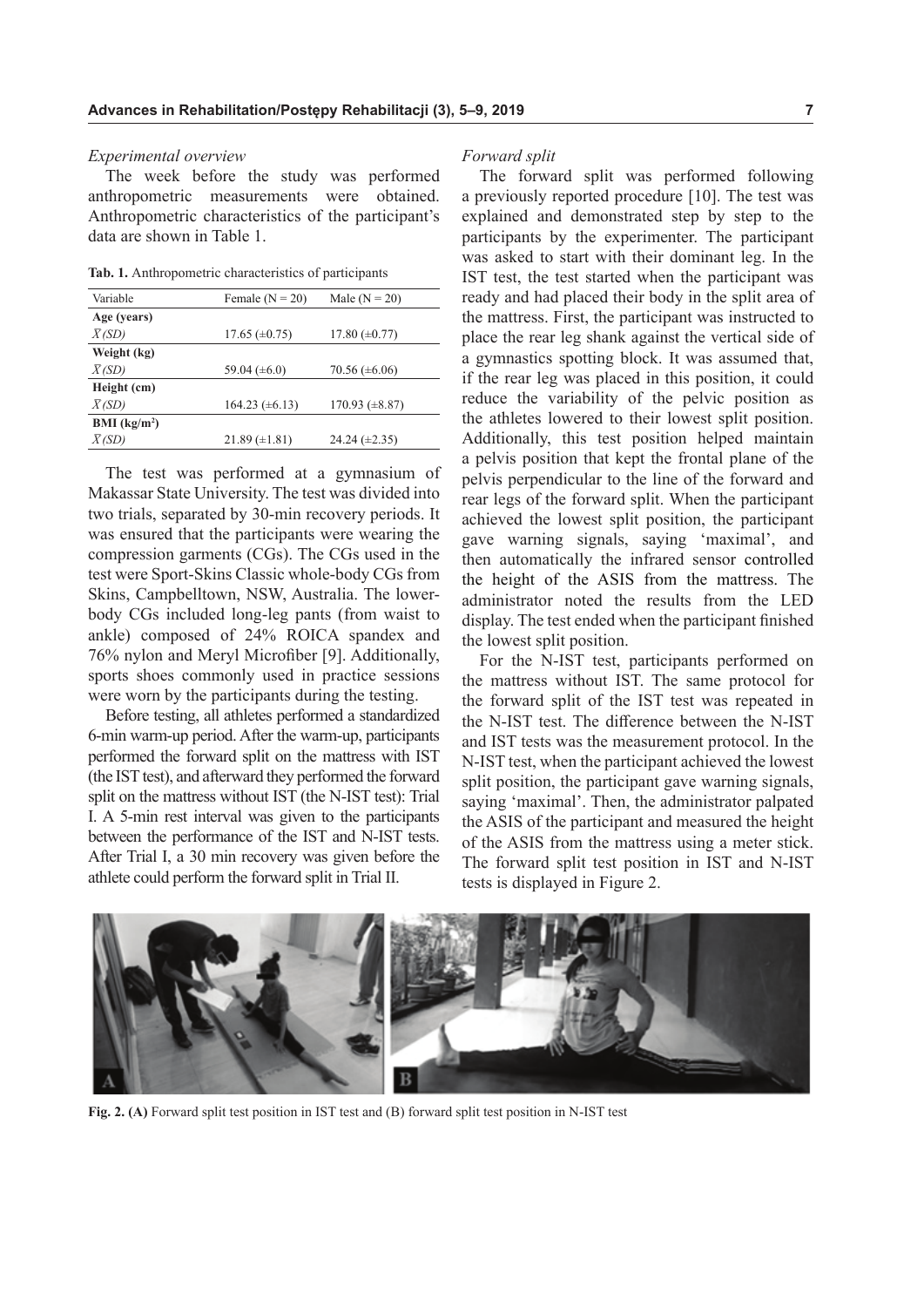#### *Statistical Analysis*

The values are presented as mean  $\pm$  SD. A Mann– Whitney U test was used to determine significant or no significant differences between the IST and N-IST tests in two trials. Statistical significance was accepted at the  $p < 0.05$  level. The tests were performed by using the SPSS software V.21.0.

#### **Results**

Table 2 shows the measurements of the height of the ASIS from the mattress in the N-IST and IST tests. For concurrent validity, no significant difference in the average distances of the ASIS from the mattress in Trial I was found between the IST and N-IST tests ( $p = 0.664$ ). Similar results were found in Trial II, where there was no significant difference between IST and N-IST tests ( $p = 0.710$ ). Furthermore, no significant differences ( $p = 0.721$ ) were observed between the averages of all trials of the IST and N-IST tests.

**Tab. 2.** Performance distances of participants in IST and N-IST tests

|                              | Height of the ASIS from<br>the mattress (cm) |                  | p-value |
|------------------------------|----------------------------------------------|------------------|---------|
|                              | IST test                                     | N-IST test       |         |
| <b>Trial I</b>               |                                              |                  |         |
| $\bar{X}$ (SD)               | 4.7 $(\pm 3.3)$                              | 4.8 ( $\pm$ 3.3) |         |
| Median                       | 4.0                                          | 4.0              | 0.664   |
| Range                        | $0.8 - 11.8$                                 | $1.0 - 12.0$     |         |
| <b>Trial II</b>              |                                              |                  |         |
| $\bar{X}$ (SD)               | 4.5 ( $\pm$ 3.0)                             | $4.6 (\pm 3.1)$  |         |
| Median                       | 3.0                                          | 4.0              | 0.710   |
| Range                        | $0.8 - 11.8$                                 | $1.0 - 12.0$     |         |
| <b>Average of All Trials</b> |                                              |                  |         |
| $\bar{X}$ (SD)               | $4.6 (\pm 3.1)$                              | 4.7 ( $\pm$ 3.2) |         |
| Median                       | 3.9                                          | 4.0              | 0.721   |
| Range                        | $0.8 - 11.7$                                 | $1.0 - 12.$      |         |

Abbreviations:

The values are presented as mean  $\pm$  SD.

IST, forward split on mattress with infrared sensor technology; N-IST, forward split on mattress without infrared sensor technology; Trial I, measured height of the ASIS from the mattress in first trial; Trial II, measured height of the ASIS from the mattress in second trial; Average All Trials, average of N-IST tests in Trials I and II compared with the average of the IST tests in Trials I and II

### **Discussion**

An attempt was made to develop and examine the specificity of the IST test for the flexibility assessment of athletes. This study showed that

measurements in the IST test are strongly related to the measurements by the meter stick. The results of this study showed no significant difference between the IST and N-IST tests. In the study, the meter stick was used as a tool for manual measurement and for comparing the level of similarity of reliability and validity with the IST test. The meter stick was used because this method was considered to have the appropriate reliability and validity to measure the distance; also, the method is often used to measure the forward split. Previous research conducted by William et al. measured the forward-split test in two conditions (vibration and no vibration) using a meter stick, and they used the meter stick for measuring the height of the ASIS from the floor [10].

This study revealed that the sports technology investigated should be created to evaluate an athlete's performances. The evaluation of an athlete's performances is important for increasing and developing the performances of athletes [11]. Several studies have found that sports technology can be used to evaluate an athlete's performance. Loureiro Jr. et al. found a Badcmap test to evaluate agility in badminton athletes, and they explained that the Badcamp test is an effective, valid, and reliable tool to measure agility. The Badcamp test showed that this field test can be used by sports scientists, coaches, and athletic trainers to assess the athletic condition and training effectiveness of badminton players [12].

To the authors' knowledge, coaches or sports scientists have always used a meter stick to measure the height of the ASIS from the mattress in the forward-split test. This method results in a phenomenon that can be a problem. The problem is the parallax error. Parallax error is an error caused by humans while measuring a quantity if the eye is not at the proper angle to the scale of the reading [13]. Because of this problem, the IST was developed to assess flexibility, especially to measure the height of the ASIS from the mattress in the forward-split test and to prevent the parallax error. That is possible because the values are read from the LED display. To the authors' knowledge, there is no digital-based test that evaluates and measures the height of the ASIS from the mattress in the forward-split test. These facts support the notion that the IST provides an accurate test for the forward-split test.

This study has limitations that should be considered. Young athletes with ages between 17 and 19 years were tested. The results could have